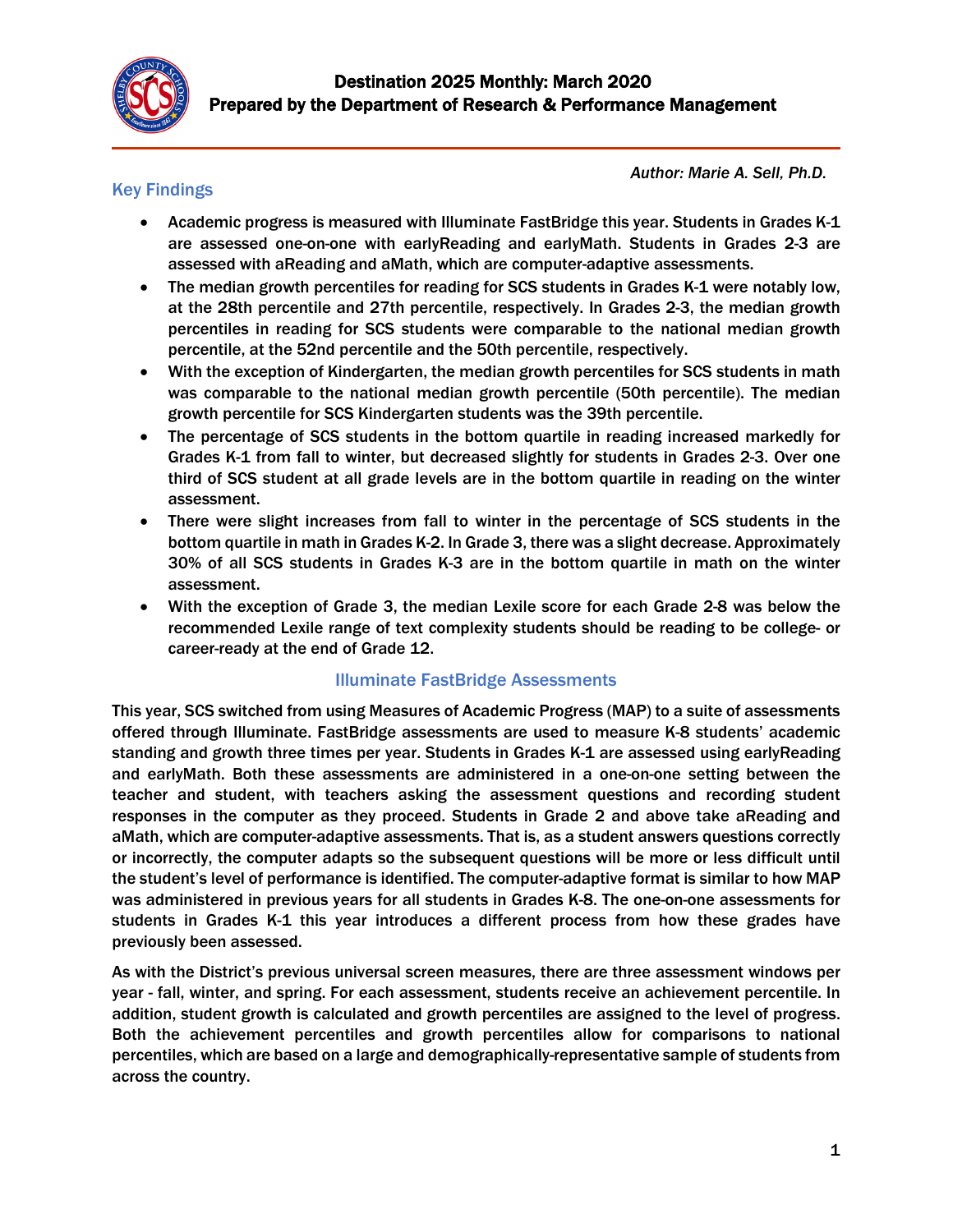

### Academic Growth in Reading and Mathematics

### Median Growth Percentiles

FastBridge median growth percentiles for Reading and Mathematics for students in Grades K-3 were analyzed to look at academic progress. If a student earns a growth score at the 50th percentile, it means that half the students in the national sample demonstrated more growth and half demonstrated less growth between test administrations than that student.

The median growth percentile for each grade level can be used to compare the academic growth for SCS students to the academic growth of students nationally. If students in all SCS grades are demonstrating academic growth comparable to the national growth rate, the median growth percentiles for SCS would all be at the 50th percentile. Growth rates above the 50th percentile would indicate faster growth than the national rate, and those lower would indicate slower growth than the national rate.

Two graphs below show the FastBridge median growth percentile by grade for Reading and Mathematics from fall to winter this year. The first graph displays percentiles for Reading. The median growth percentile for Kindergarten was the 28th percentile, which means that half of SCS Kindergarten students' rate of growth in reading was below the 28th percentile and half above. The median growth percentile for Grade 1 was the 27th percentile. These median percentiles indicate that SCS students in Grades K-1 are progressing at a rate quite a bit slower than the national average. By contrast, SCS students in Grades 2-3 are keeping pace with the national average with median growth rates at the 52nd percentile and 50th percentile, respectively.



The next graph displays median growth percentiles for Mathematics. All grades, with the exception of Kindergarten, reached a median growth percentile comparable to or above the national average growth percentile (Grade 1: 48th percentile, Grade 2: 58th percentile, Grade 3: 50th percentile). SCS students in these grades are demonstrating growth in Mathematics at a rate similar to the national average growth rate, and in the case of students in Grade 2, at a pace faster than the national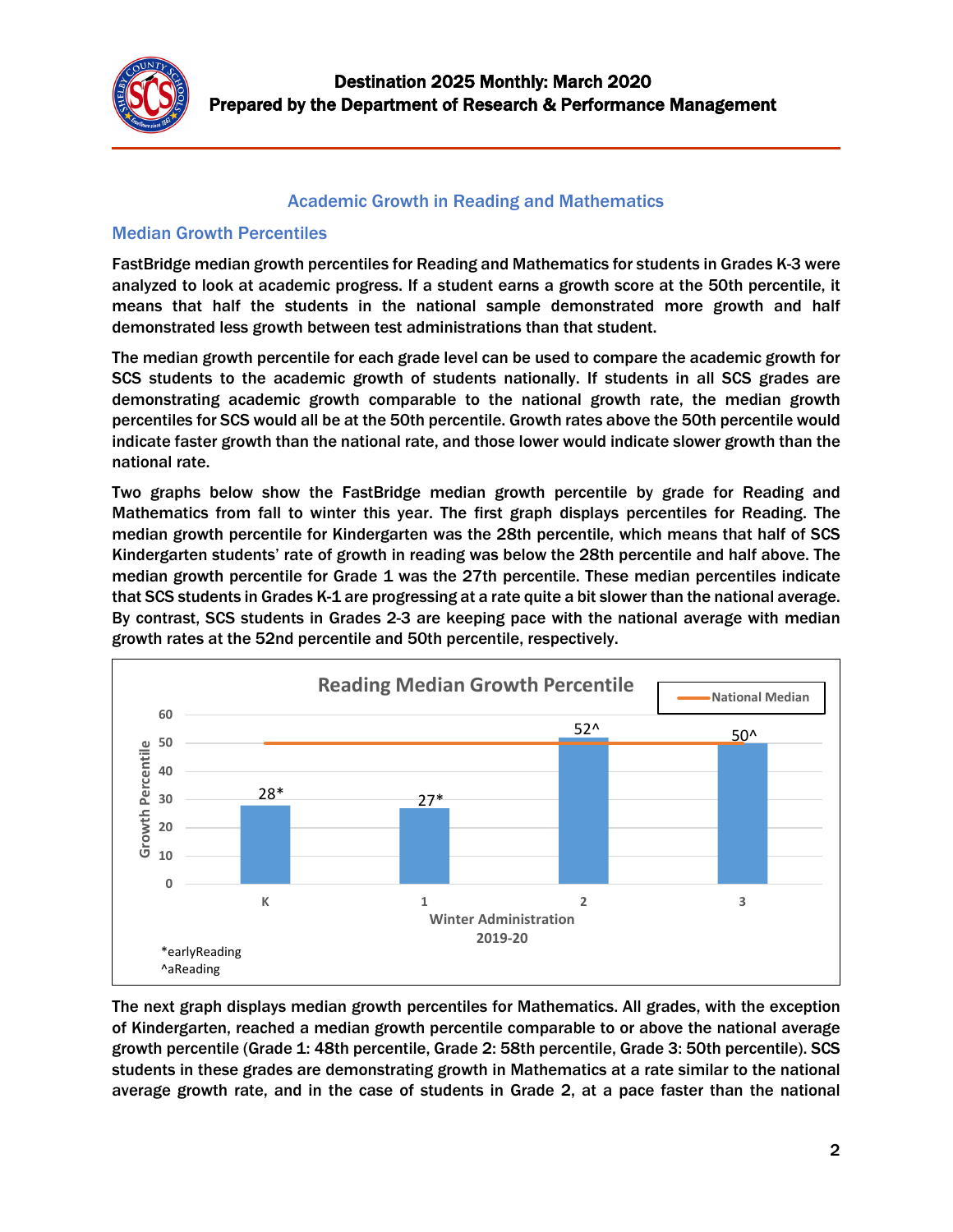

average. However, this year's median growth percentile in Mathematics for Kindergarten was lower, at the 39th percentile, indicating slower growth for Kindergarten students compared to the national average growth rate.



## Percentage of Students in Bottom Quartile

Another data point that can speak to academic growth is the percentage of students whose test scores are in the bottom quartile (25th percentile or below) on the FastBridge Reading and Mathematics assessments. Unlike the median growth percentile discussed above, which measures students' growth in Reading and Mathematics from fall to winter compared to test takers nationwide, the percentage of students in the bottom quartile indicates how many students had test scores ranked at or below the 25th percentile on the fall or winter assessments. Ideally, it is best to have as few students as possible in the bottom quartile.

The first graph below presents Reading data for fall and winter. The percentage of SCS students with test scores in the bottom quartile increased markedly for Grades K-1, while the percentage of students in Grades 2-3 declined slightly. The dramatic increases in Grades K-1 bear examination. It is also notable that over one third of SCS students in all grade levels (Gr K-3) were in the bottom quartile for reading, which also bears scrutiny. In K-1, new early literacy subskills were tested in winter that were not tested in fall (Word Segmenting and Nonsense Words for Gr K and Curriculum Based Measure Reading [passage reading] for Gr 1)

The SCS median test percentile for all subtests except one was below the national average of the 50th percentile. According to Illuminate, some notable challenges include:

- 6% of Gr K students scored in the 1st percentile on Letter Sounds (unable to say any letter sounds on the assessment)
- 15% of Gr K students were unable to perform any of the Nonsense Word assessment items, compared to 5% nationally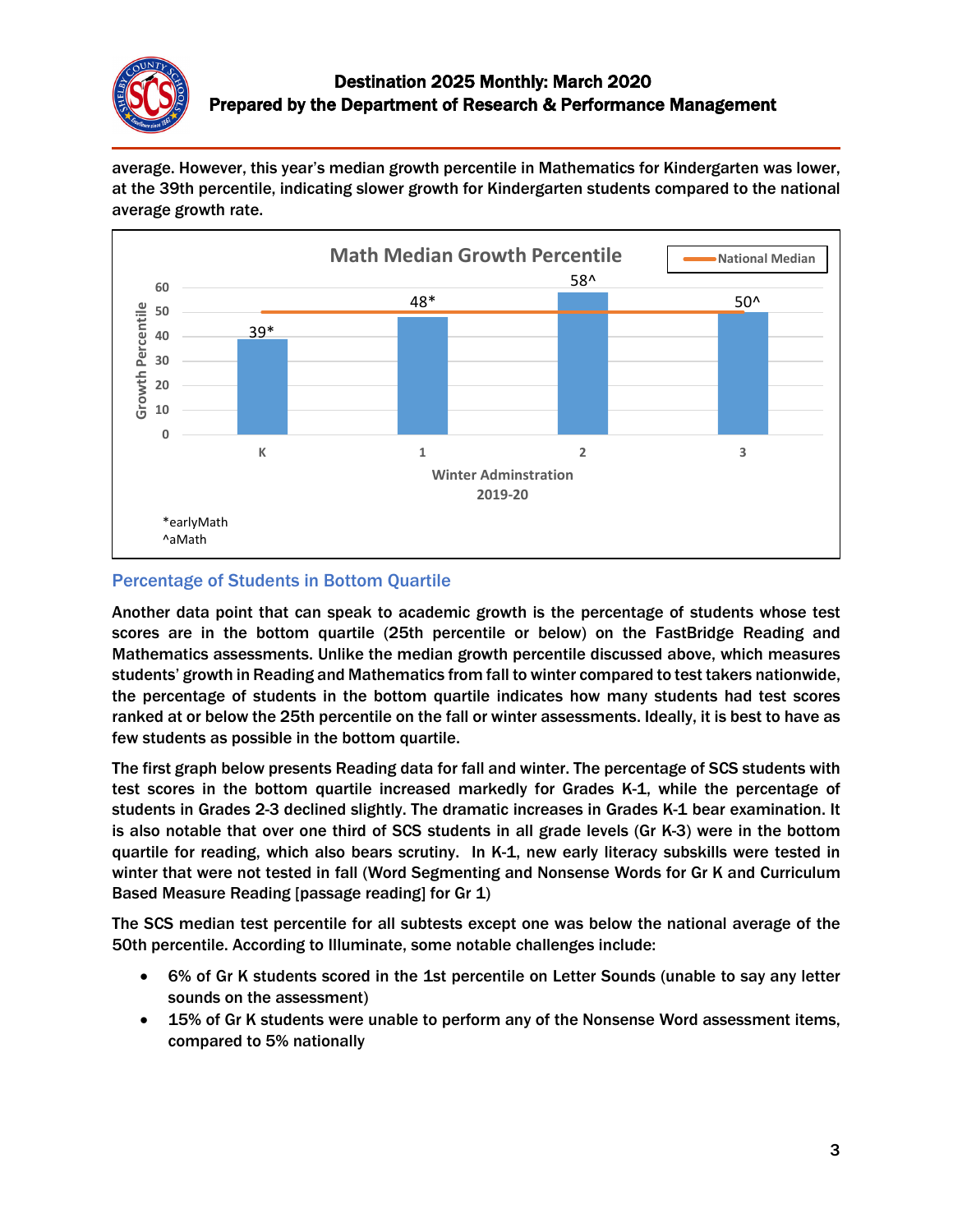

This downward trend could be due to a combination of factors such as misalignment of skills with the SCS curriculum pacing, student skill deficits in these literacy competencies, and/or inter-rater reliability among teachers conducting the assessment.



In Mathematics, the percentage of students with test scores in the bottom quartile remained relatively constant from fall to winter for all grades. There were slight increases in the percentage of students in Grades K-2, and a slight decrease for Grade 3. While Grades K-1 show lower percentages of students in the bottom quartile than in Reading, there are still one third or more of Grade 2-3 students in the lowest quartile in Mathematics.



For students to move out of the bottom quartile, their growth rate would need to be faster than the national average, or above the 50th percentile. Students in the bottom quartile whose growth rate is below the 50th percentile are not making enough progress to get on track to meet grade-level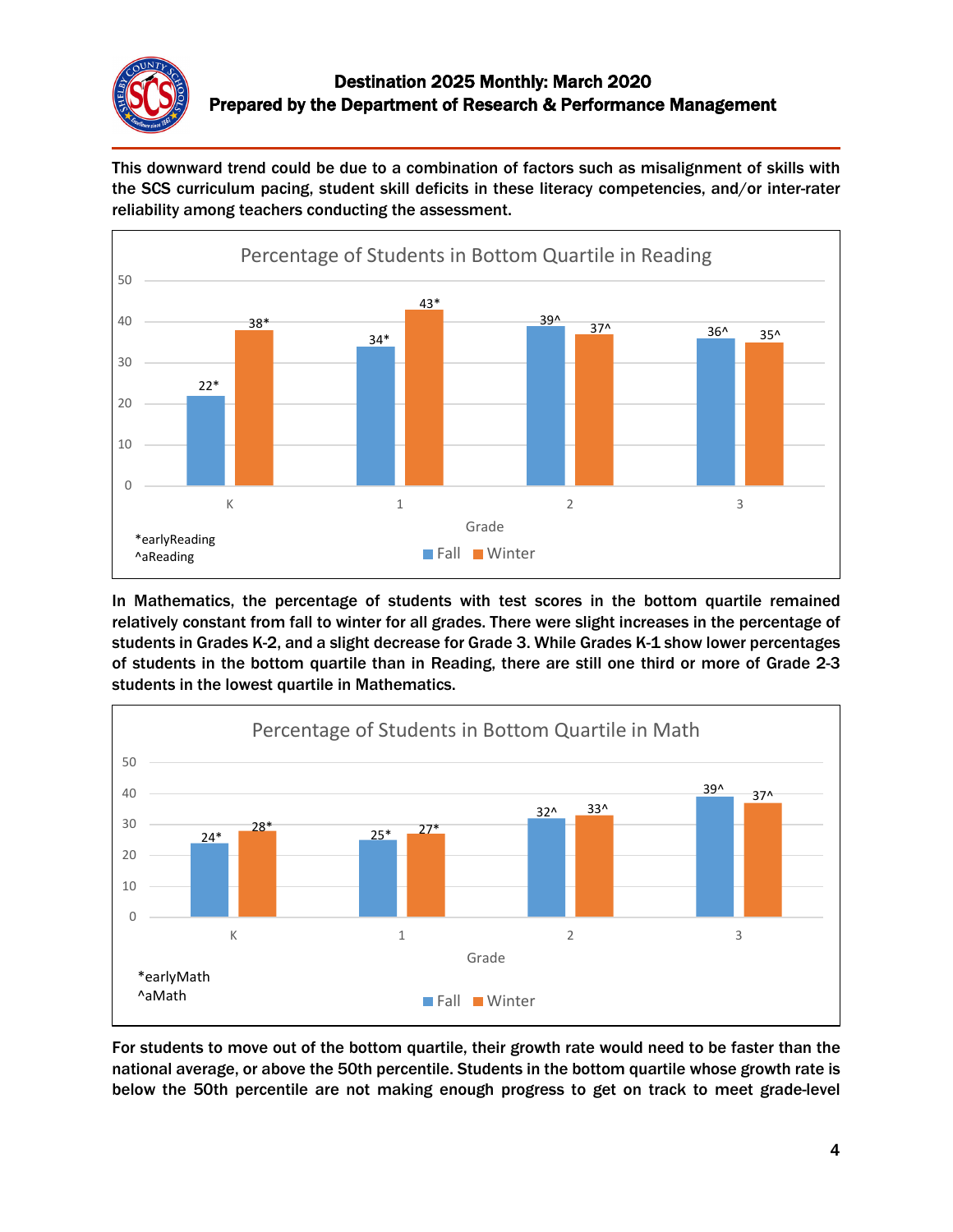

expectations. The two tables below present information on the number of students in the bottom quartile with growth rates at or below the national average.

The first table shows numbers for reading by grade level. The first row presents the number of students with assessments. The second row is the number and percentage of students in the bottom quartile. The third row shows the number of students in the bottom quartile with growth rates at or below the national average. The first column shows that 2,608 Kindergarten students (38%) scored in the bottom quartile on the winter assessment; and 2,543 (37%) are in the bottom quartile with growth rates slower than the national average. The students in the bottom row across the table are those who are most struggling with reading in Grades K-3 thoughout the District.

| <b>Students in Bottom Quartile and Below National Median in Reading</b>                                         |                |             |             |             |  |
|-----------------------------------------------------------------------------------------------------------------|----------------|-------------|-------------|-------------|--|
|                                                                                                                 | <b>Grade K</b> | Grade 1     | Grade 2     | Grade 3     |  |
| Total # of students with test<br><b>scores</b>                                                                  | 6,795          | 6,933       | 6,895       | 6,945       |  |
| <b>Students in bottom quartile</b><br>on winter assessment                                                      | 2,608 (38%)    | 2,980 (43%) | 2,541 (37%) | 2,454 (35%) |  |
| <b>Students in bottom quartile</b><br>and at or below national<br>median growth percentile<br>(50th percentile) | 2,543 (37%)    | 2,907 (42%) | 1,314(19%)  | 1,282(18%)  |  |

The second table below presents the same information for the math assessment. Again, the students who are in the bottom quartile slower than average growth rates (third row) are those facing the most challenges in early math.

| <b>Students in Bottom Quartile and Below National Median in Math</b>                                            |                |            |             |             |  |
|-----------------------------------------------------------------------------------------------------------------|----------------|------------|-------------|-------------|--|
|                                                                                                                 | <b>Grade K</b> | Grade 1    | Grade 2     | Grade 3     |  |
| Total # of students with test<br><b>scores</b>                                                                  | 6,813          | 6,823      | 6,827       | 6,870       |  |
| Students in bottom quartile on<br>winter assessment                                                             | 1,878 (28%)    | 1,827(27%) | 2,267 (33%) | 2,512 (37%) |  |
| <b>Students in bottom quartile</b><br>and at or below national<br>median growth percentile<br>(50th percentile) | 1,641(24%)     | 1,028(15%) | 1,448(21%)  | 1,697 (23%) |  |

#### Lexile Scores

Additional information about student reading levels can be obtained from Lexile scores. The Lexile scale provides information about text complexity by reporting scores ranging from the Beginning Reader level up through college level. Lexile scores are reported as a whole number followed by the letter *L* (e.g., 0L, 250L, 1190L). The Lexile scale reports scores lower than 0L, and it is typical for many beginning readers to score in this range. Lexile scores that begin with *BR*, which stands for Beginning Reader, indicate scores below 0L (e.g., BR20L, BR360L). The Lexile scale is like a thermometer in that BR scores with greater numbers indicate that they are further away from 0L compared to BR scores with smaller numbers. Additional information about Lexile scores can be obtained from the Lexile Framework [\(https://lexile.com\)](https://lexile.com/).

Students' Lexile scores indicate the complexity of text they are capable of reading. Median Lexile scores for SCS students in grades 2-8 are presented in the table below. To better understand the